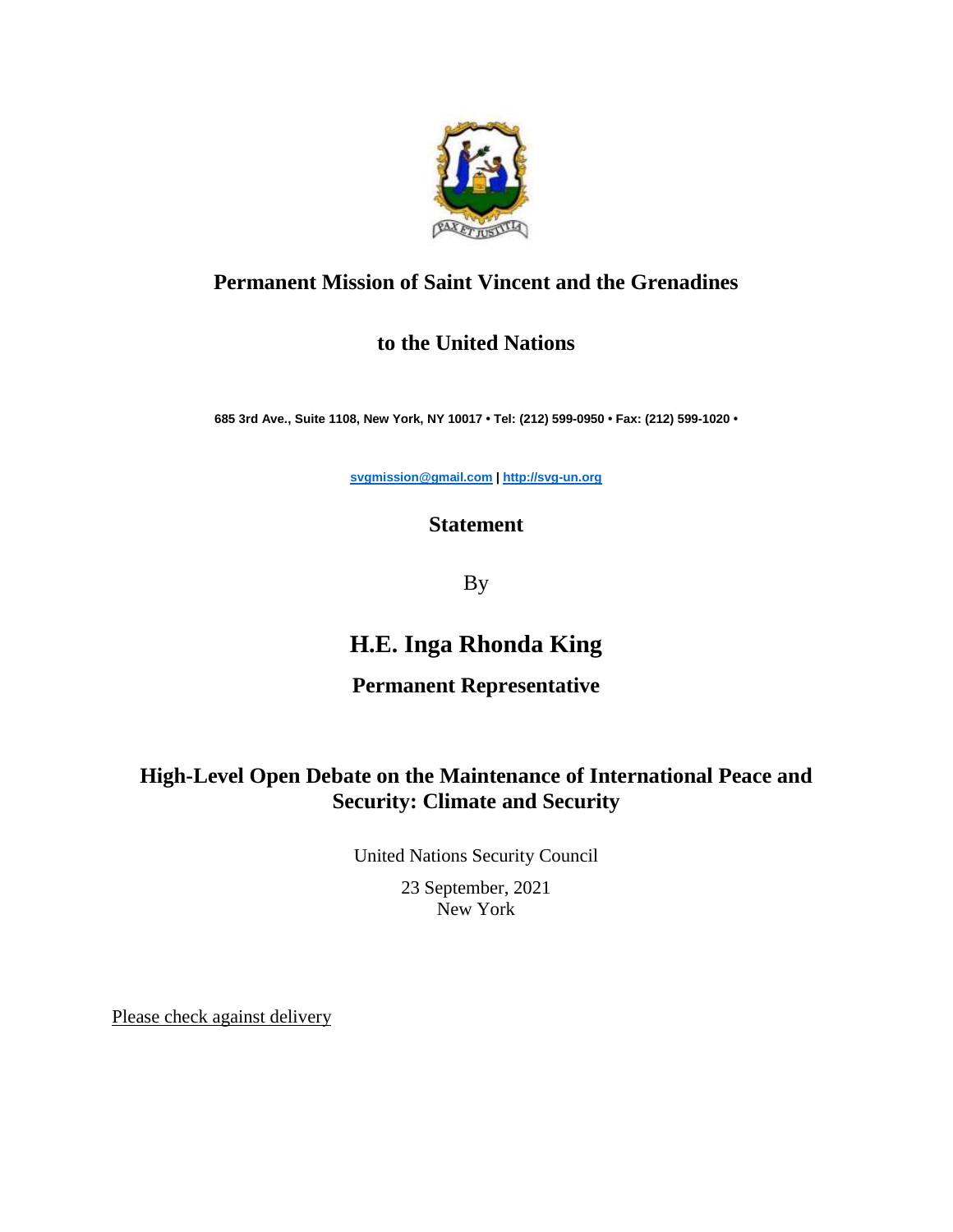Mr. President, Excellencies,

We are confronted by the continued deepening of the planetary crisis that is climate change. As a Small Island Developing State (SIDS), particularly affected by this existential threat, and facing ever-increasing loss and damage from the adverse impacts of climate change we value this timely meeting.

I thank the Secretary General and Ms. Elman for the excellent contributions to advancing understanding in this context.

We hope that today's meeting contributes to comprehensive multilateral approaches that systematically address the consequences of climate change for international peace and security.

Allow me to share our views on how we should approach this threat multiplier:

1) To tackle climate-related security risks in relevant situations on the Council's agenda, we must build capacity and enhance expertise, across the United Nations. This includes embedding climate-security advisers in relevant operations and considering the appointment of a Special Representative of the Secretary General for climate-related security risks to strengthen coordination within the system on this issue. We commend the work of the Climate Security Mechanism (CSM) which, has enhanced the UN system's capacity to address climate-related security risks in an efficient and logical manner.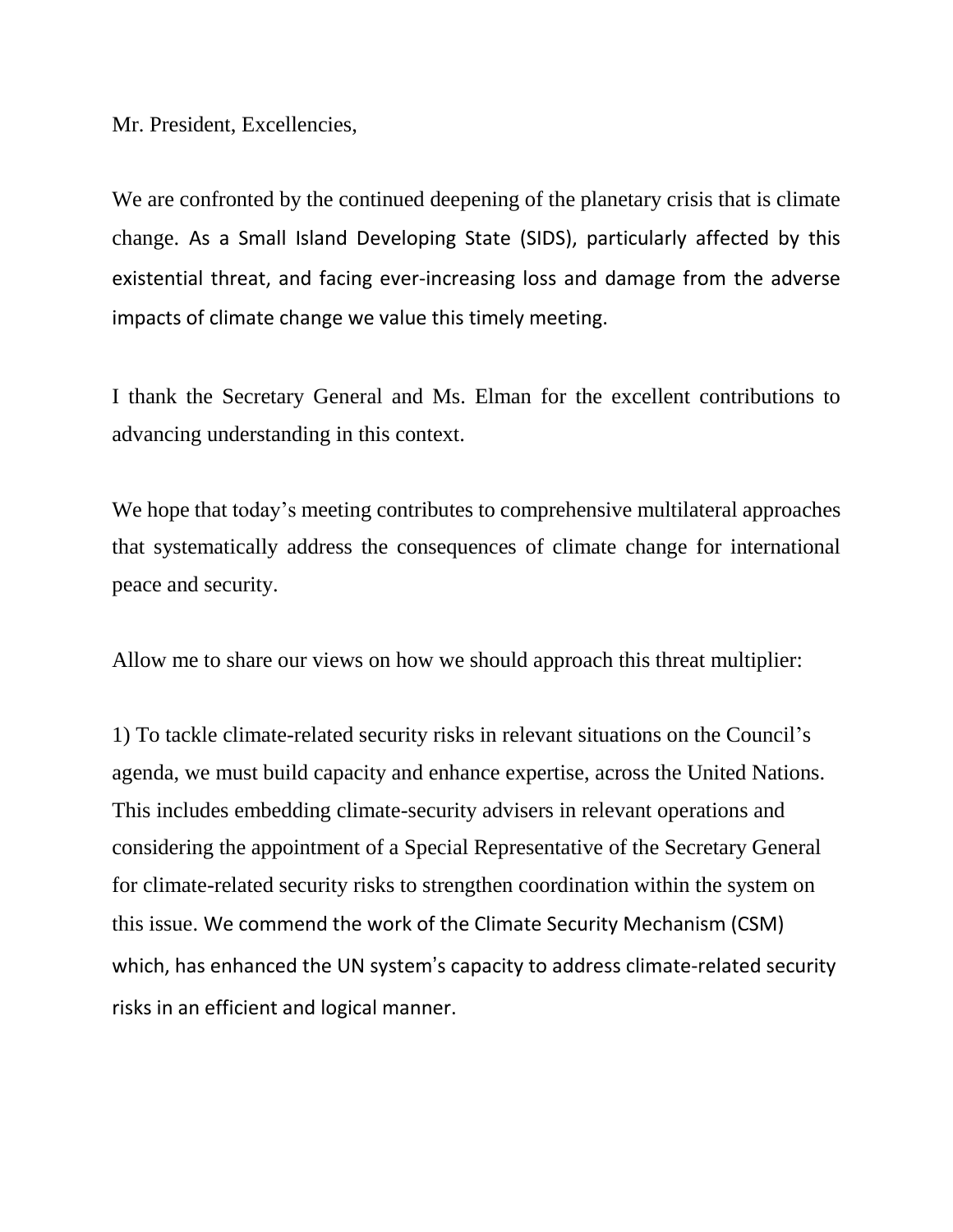2) The Security Council must not sidestep its responsibility to address the security implications of climate change. To be sure, the UNFCCC remains the primary body tasked with responsibility for addressing climate change. At the same time, utilizing the tools at its disposal, the Council can take tangible actions, including: request increased training and enhanced reporting on climate and security, strengthen coordination with relevant actors at the local, national and regional level, and adopt a focused resolution to better enable this Council to address climate and security risks. Further, the Informal Expert Group of Security Council members on Climate and Security is a useful forum to help the Council improve its awareness and understanding of the issues and should be supported.

3) As the foremost way to avert climate-driven security risks is still significant mitigation action, major and historical emitters must honour their commitments made under the Paris Agreement and act to keep temperature rise to 1.5° Celsius above pre-industrial levels.

4) It is also crucial that developed countries meet Overseas Development Assistance (ODA) commitments, and provide greater support for climate adaptation and mitigation as part of a strategy to avert climate-related security risks. Scaled-up support to conflict-affected countries through concessionary loans, debt relief, and quick impact projects should also be provided to alleviate some of the challenges encountered.

5) Integral to this "whole of system" approach, peacekeeping, peacemaking and peacebuilding should be pursued concurrently as part of a peace and security, development, and humanitarian continuum. To be sustainable, plans and strategies must include climate change considerations at all policy stages: early warning and